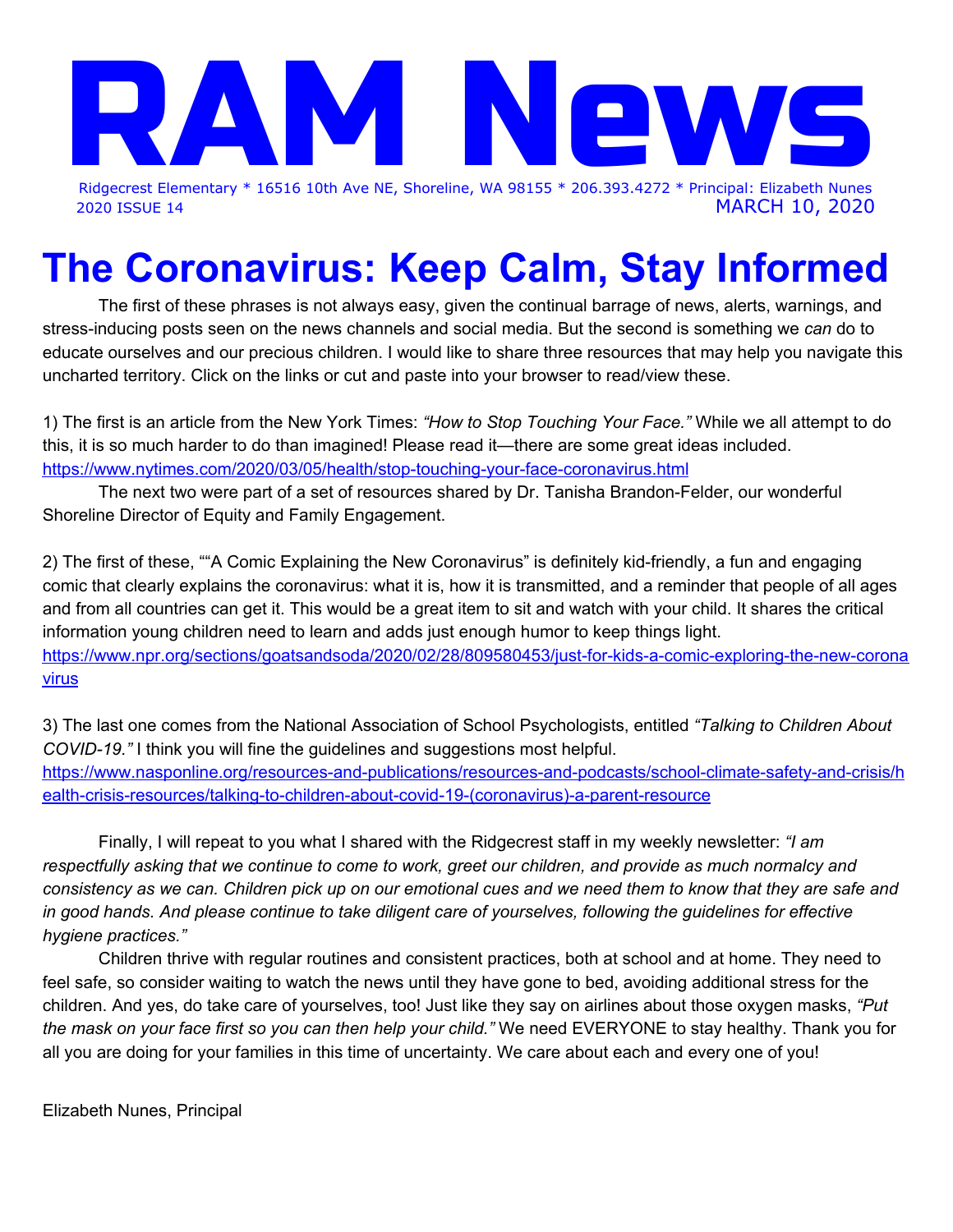# Calendar of Events

#### **MARCH**

- 11 Early Release -- Students Dismissed @ **1:20pm**
- 14 **POSTPONED** RC Auction & Food Truck Rodeo **POSTPONED**
- 18 Early Release -- Students Dismissed @ **1:20pm**
- 25 5th Graders Visit Kellogg 9:30-11:30am Early Release -- Students Dismissed @ **1:20pm**
- 30 **5th Grade** Middle School Registration Forms due to teacher



Nurse 'otes

### **Too Sick for School?**

Deciding when a child is too sick to go to school can be a difficult decision to make. When trying to decide, use these guidelines to help make the best decision.

- · **General:** If your student seems ill and/or is too fatigued to participate in school, please keep them home and allow them to rest.
- · **Fever:** Keep a child home if they have a temperature of 100 degrees Fahrenheit or higher. Students must be fever-free for 24 hours, without fever-reducing medicine (like Tylenol), before returning to school.\*\*\*
- · **\*\*\*Added 3/9/20:** Based on recent [guidance](https://www.doh.wa.gov/Portals/1/Documents/1600/coronavirus/COVIDconcerned.pdf) from Public Health agencies: if a student has a fever and cough or fever with shortness of breath, even without a known exposure to the novel coronavirus, they should stay home from school for **72 hours after** the fever is gone and symptoms get better.
- · **Sore throat:** Be mindful of sore throats, especially those with a fever or swollen glands in the neck. If your child has strep throat, they can return to school after 24 hours of appropriate treatment.
- · **Vomiting:** Keep a child home if they've thrown up two or more times in a 24-hour period. Students should stay home for 24 hours after the last time they vomited.
- · **Diarrhea:** Two or more loose stools in a 24-hour period. Students should stay home for 24 hours after the last watery stool.
- · **Nasal discharge/cough:** Extensive nasal drainage and/or coughing may prevent your child or other students from being able to concentrate. They may expose others to illness, especially if they cannot control their secretions.
- · **Rash:** Widespread rashes with an unknown cause should be evaluated by a healthcare provider, especially if they come with a fever or other illness.
- · **Eye Redness:** Eyes that have matted or crust on the eyelids after sleep, mucus or pus drainage, redness, and pain should be evaluated by a healthcare provider for possible "pink eye" or conjunctivitis.
- If you would like to talk in more detail about a situation with your student, please contact your [school](https://www.shorelineschools.org/Page/7033) nurse.
- If you have questions related to the novel corona virus, please contact the Nurse at the Shoreline School District Corona Virus Information Line 206.393.4687.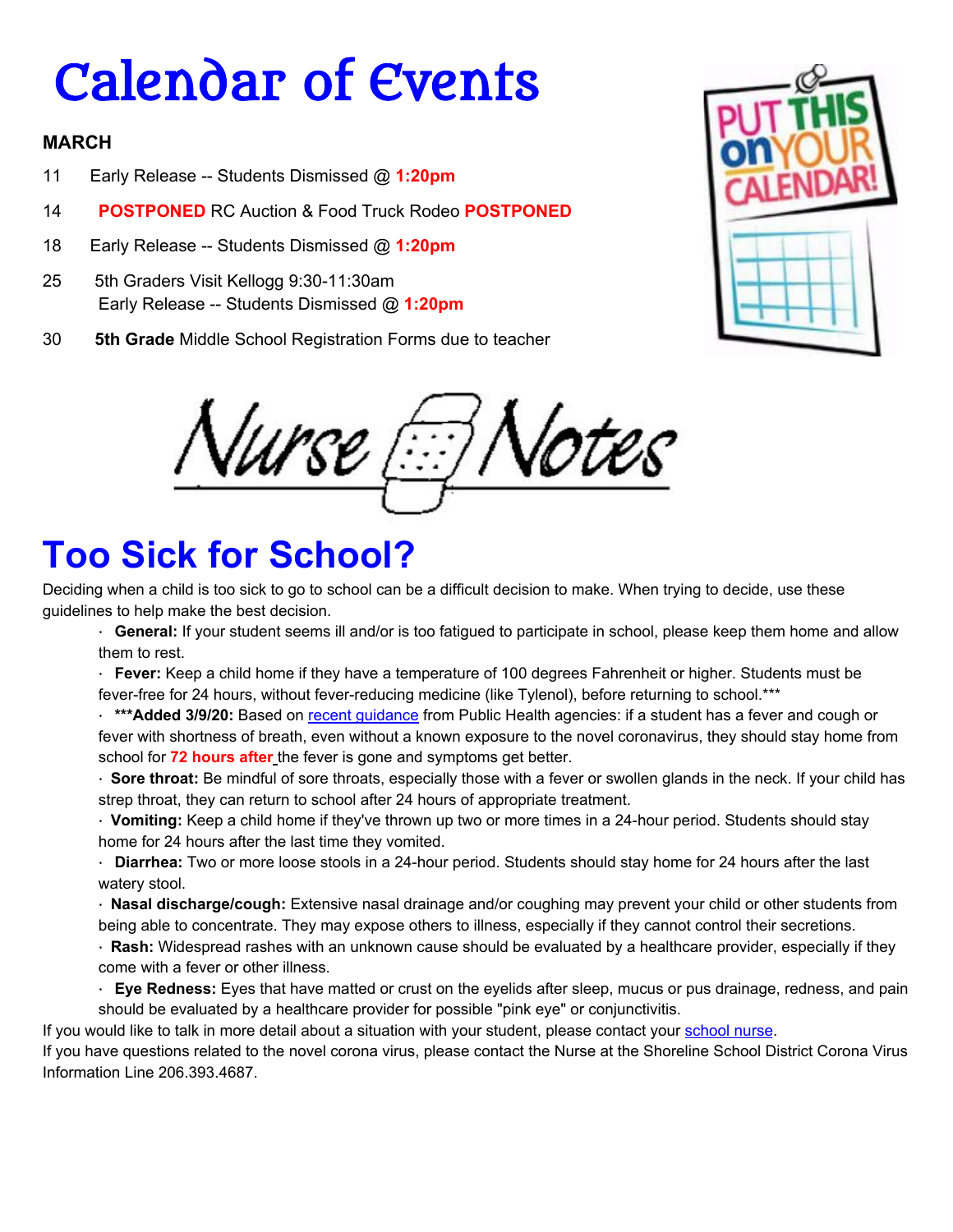## **A Message From the Attendance Office**

Please be sure to contact the attendance office ANY day that your student(s) will be absent or tardy. If we don't hear from you, we must make a phone call home to be sure all students are safe and accounted for. If your student will be out for multiple days, please let the attendance office know and that will help cut down on the necessity for daily contact. The following information is necessary for excusing an absence:

Student's first and last name

Teacher's name

A reason for the absence

How many days you expect the student to be out

Parent's first and last name

Parent's phone number (in case we have questions or need clarification)

Any absences that are not excused within FIVE days will remain unexcused on your student's permanent record.

### **A Message From the Registrar**

Be on the lookout for enrollment information forms to come home for our first through fourth grade students. Please complete the form and return it no later than Friday, March 28th. These forms will help us to begin preparing for next year. Each grade level has a different colored form and we respectfully ask that you complete one form for EACH student.

First Grade - Orange Second Grade - Pink Third Grade - Yellow Fourth Grade - Blue

If you do not see the form come home or have misplaced it, please stop in the front office for one.

Thank you!

### **Important Info to Note for 2020-2021**

The first day of school for the 2020-2021 school year will be **Wednesday, September 2nd** (before Labor Day). Students that are not in attendance one of the first FOUR DAYS of school must be withdrawn from school. This makes it difficult to prepare classrooms for the year. Please be mindful of this first day of school when making end of the summer vacation plans. Thank you!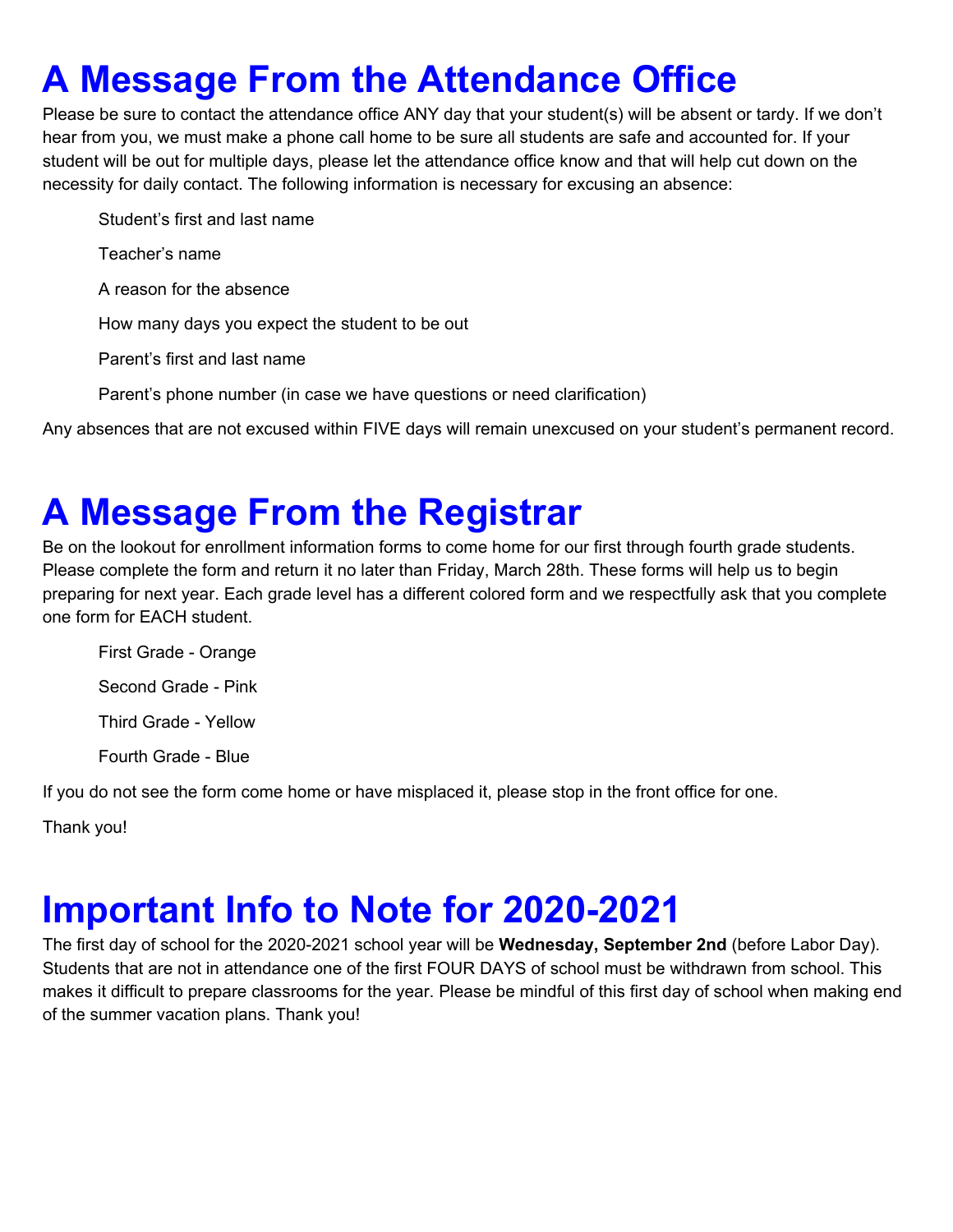

**Board of Directors** Heather Fralick Mike Jacobs Richard Nicholson Richard Potter David Wilson Rebecca L. Miner Superintendent Secretary to the Board

#### Ridgecrest Elementary Prearranged Absence Form

#### **INSTRUCTIONS FOR PARENTS:**

#### Please complete the below information and return Janina in the Ridgecrest front office.

Families should try to not schedule vacations or travel while school is in session. If a family vacation or travel must occur while school is in session, it must be prearranged prior to the first date of the absence and approved by the principal (or designee).

As a courtesy to family needs, the principal (or designee) may excuse up to five (5) school days for a prearranged absence per student each school year.

Assignments requested for a prearranged absence will be provided to the student or parent/guardian if requested three (3) to five (5) school days prior to the absence. Please note: Not all learning activities/opportunities can be reproduced outside of the classroom.

| Student #1 Name:                                                | Student #2 Name:                         |  |
|-----------------------------------------------------------------|------------------------------------------|--|
| Teacher/Grade:                                                  | Teacher/Grade: ____                      |  |
| Student #3 Name:                                                | Student #4 Name:                         |  |
| Teacher/Grade:                                                  | Teacher/Grade: _______                   |  |
| Date(s) of Planned Absence: ____________<br>Reason for absence: | Total Missed School Days:                |  |
| Vacation                                                        | □ Family Event (wedding, cultural event) |  |

**Q** Family Emergency  $\Box$  Other  $\Box$ 

#### **PARENTS**

I have met/communicated with my student's teacher(s) regarding this planned absence and ways for my student(s) to complete requested assignments. I am aware that this absence may affect my student's learning and being prepared for the next grade.

| Parent/quardian signature | Date | Phone |
|---------------------------|------|-------|
|                           |      |       |

The following are available vacation dates for this year. We appreciate your scheduling vacations/time away from school during these times so that we can serve your child and help them achieve their best in school.

- . November 27th (11:15am early release)-November 28th-29th-Thanksgiving
- · December 23rd-January 3rd-Winter Break
- . February 17th February 21st-Mid-Winter Break
- · April 20th April 24th-Spring Break

Ridgecrest Elementary, 16516 10th Ave NE, Shoreline, WA 98155, Office (206) 393-4272, Fax (206) 393-4193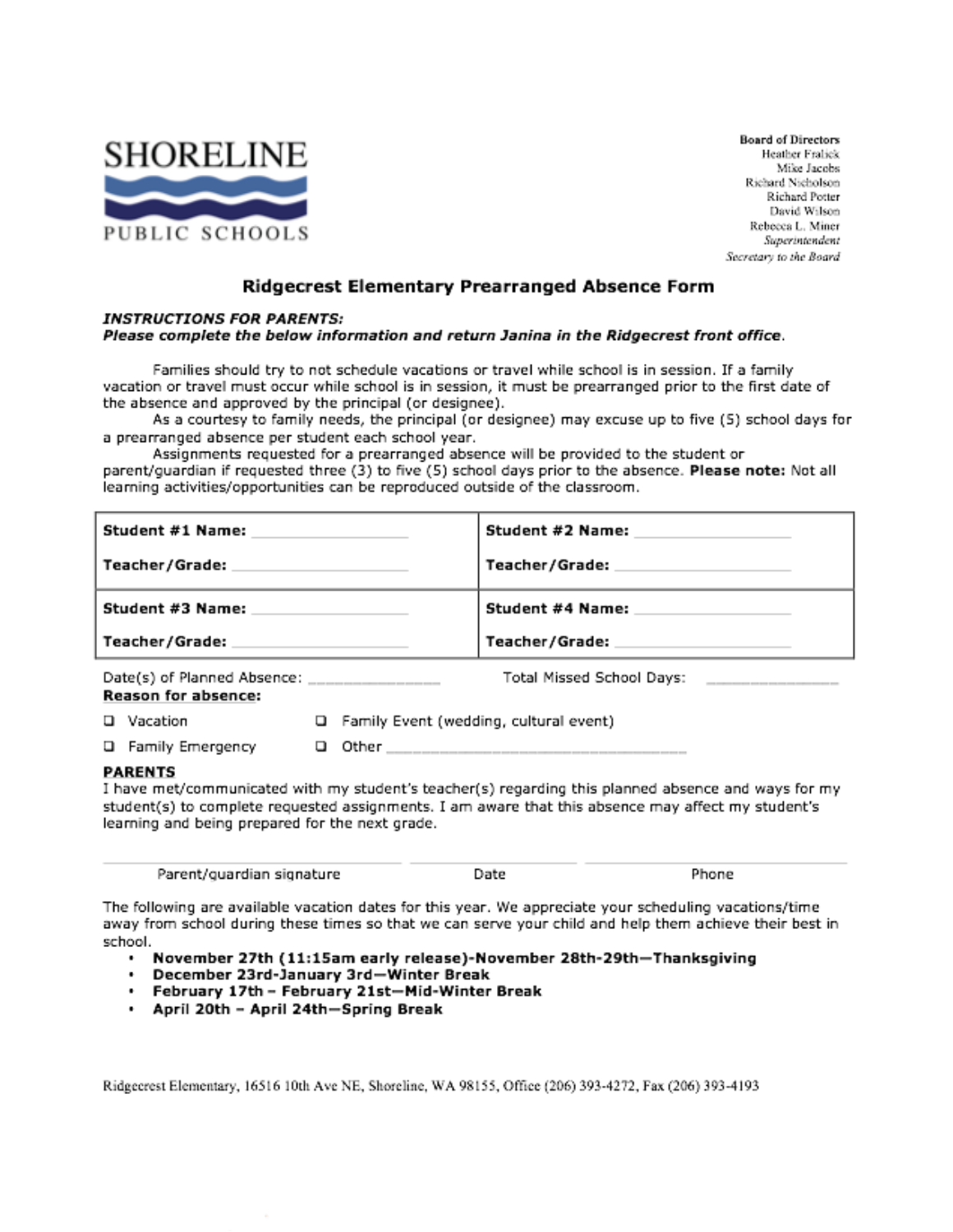# **March Life Skill -- Kindness / Empathy**

Our March Life Skill is Kindness / Empathy

Kindness *noun* the quality of being friendly, generous, and considerate

Empathy *noun*

the ability to understand and share the feelings of another



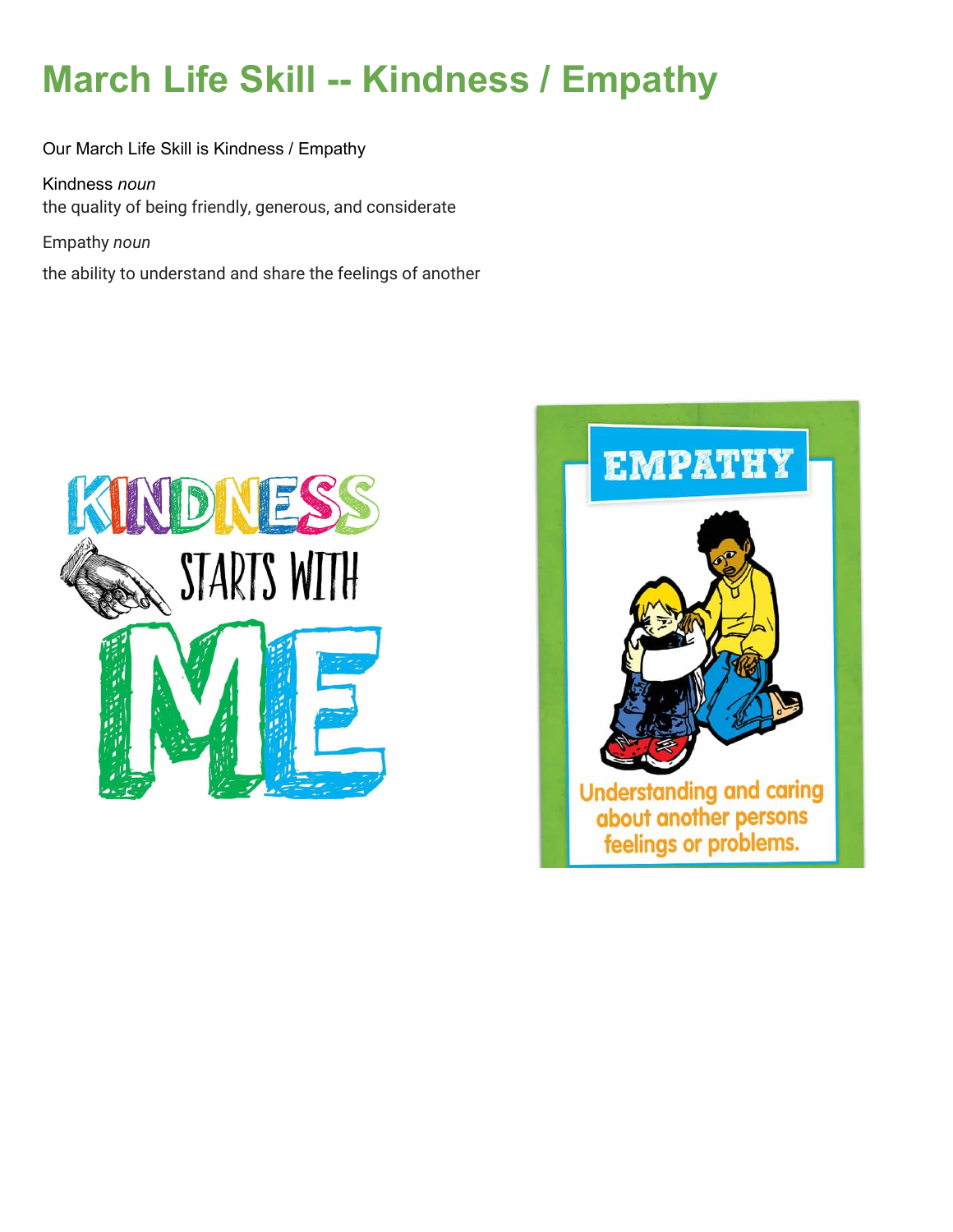### **SHORELINE PUBLIC SCHOOLS PROCEDURES FOR EMERGENCY SCHEDULE CHANGES**

In the event of a school delay or cancellation, families will be contacted by phone and/or email using our mass notification system. Please ensure that your contact information is up-to-date at your student's school.

You may find school delay/cancellation announcements on local television and radio stations,

by calling our information line at 206.393.6111 or online at: [www.shorelineschools.org,](https://www.shorelineschools.org/)

[www.facebook.com/shorelineschools](http://www.facebook.com/shorelineschools) Opens in New [Window](http://www.facebook.com/shorelineschools)

, or [www.twitter.com/shorelinek12](http://www.twitter.com/shorelinek12)

Opens in New [Window](http://www.twitter.com/shorelinek12)

.

#### **THE FOLLOWING OPTIONS MAY BE USED FOR EMERGENCY CONDITIONS:**

*1. SHORELINE SCHOOLS ARE CLOSED*

- 1. All schools will be closed for the day. All meetings, field trips, after-school activities, etc. will be canceled for the day.
- *2. SHORELINE SCHOOLS OPEN - 2 HOURS LATE - BUSES OPERATING ON REGULAR or SNOW ROUTES*
	- 1. a. All zero period secondary classes will be canceled.
		- b. K-12 and Head Start classes will begin 2 HOURS LATE.
		- c. AM Early Childhood Program, STEP Preschool, and out-of-district transportation will be CANCELED.
		- d. PM Early Childhood will begin at REGULAR TIMES.

e. When schools open 2 hours late, the Shoreline Children's Center and Extended Day sites will open 2 hours late, at 8:30 a.m. instead of 6:30 a.m. Preschool classrooms scheduled to begin at 8:45, 9:00 am, or 1:00 pm will start at normal times.

f. Breakfast is not available at elementary schools. Breakfast service for secondary schools may be altered, please see the Food and Nutrition Services [webpage](https://www.shorelineschools.org/Domain/89)

- 2. Opens in New [Window](https://www.shorelineschools.org/Domain/89)
- 3. for more information.

#### **SNOW ROUTES:**

Snow routes have been designed to avoid areas where hazardous road conditions exist. **[Click](https://www.shorelineschools.org/Page/1371) here**

#### **to learn [about](https://www.shorelineschools.org/Page/1371)**

#### **Opens in New [Window](https://www.shorelineschools.org/Page/1371)**

to find the snow routes for your specific school. When snow routes are in effect, they will be used on both the morning and afternoon routes even if roads have cleared. There may be occasions when schools start at the regular times but "snow routes" will be utilized.

#### **EMERGENCY DISMISSAL:**

If it becomes necessary to close a school during the school day and send students home early, our mass notification system will be used to contact families by phone and/or email. A message will also be placed on the District homepage and social media accounts. Because a parent/guardian may not be at home if there is an emergency dismissal, they must make plans for an alternate place (neighbor/relative) for their child to go. Families should keep their emergency contacts up-to-date and discuss this alternate plan with their children so they know what to do in case of an emergency closure of schools. There will be no SPS after school daycare.

- 1. If someone other than the parent will be picking up the child, parents should have already provided the school with the names of the individuals who are authorized to pick up the child. Unless an approved person picks up the child, the child will remain at school until the announced dismissal time.
- 2. It may be necessary in some situations to close schools early and hold students at school until a parent (or authorized person) comes to the school to pick them up. In this case, there will be an announcement that students are being held at school and will not be sent home.

#### **Hazardous Weather Delays on Early Release Wednesdays :**

In cases of a hazardous weather delay on a scheduled Early Release Wednesday, schools will release at their normal early release time.